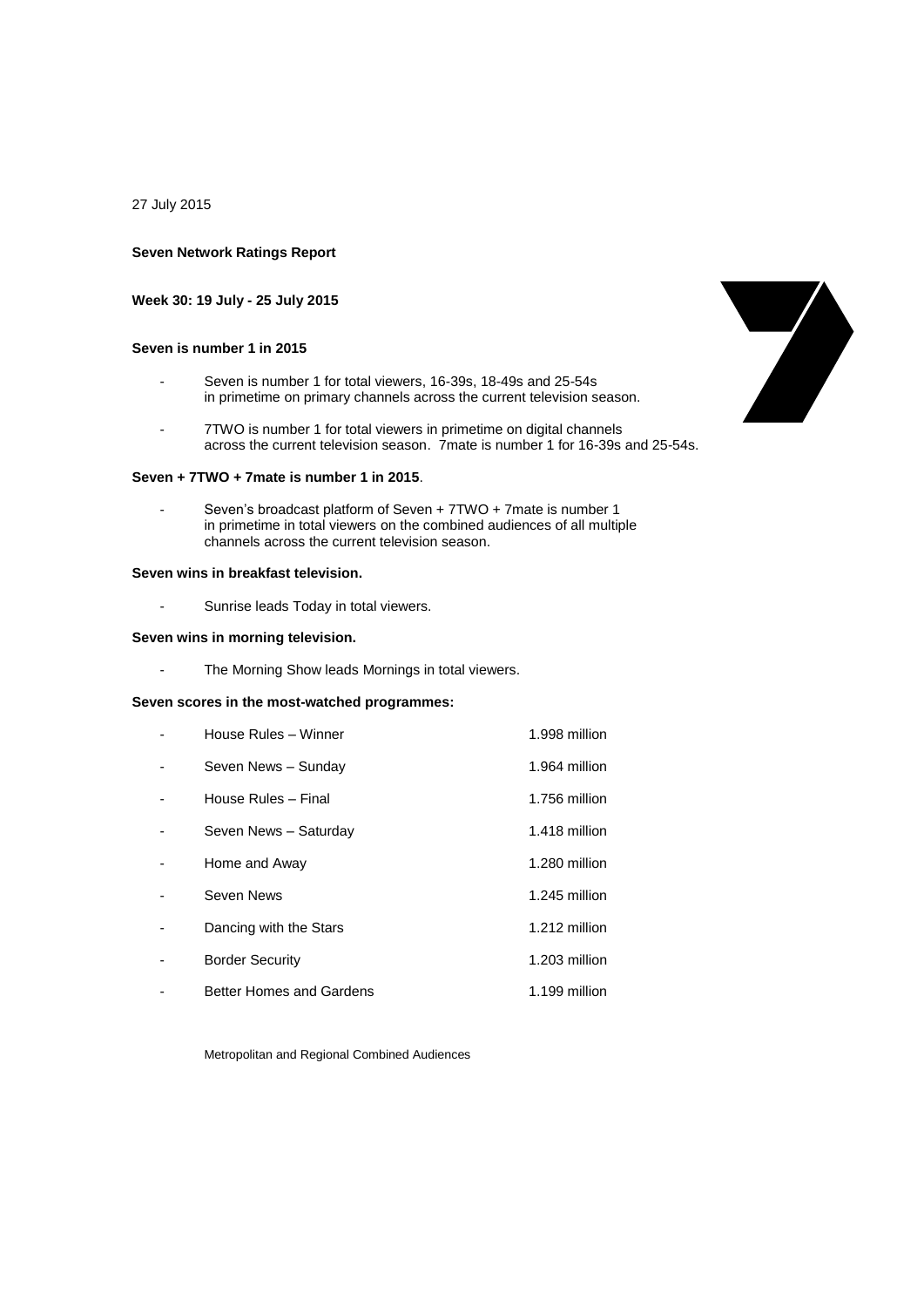# **Primetime audience demographics for primary channels**

| 6:00pm-midnight Week 30, 2015 |       |       |       |            |            |
|-------------------------------|-------|-------|-------|------------|------------|
| <b>Audience shares</b>        | Seven | Nine  | Ten   | <b>ABC</b> | <b>SBS</b> |
| All People                    | 18.5% | 19.9% | 15.5% | 12.8%      | 5.6%       |
| $16 - 39s$                    | 18.2% | 19.2% | 20.8% | 5.0%       | 3.9%       |
| 18-49s                        | 18.3% | 20.0% | 20.2% | 6.2%       | 4.6%       |
| 25-54s                        | 18.4% | 20.8% | 19.7% | 7.2%       | 4.8%       |

## **Primetime audience demographics for digital channels**

| 6:00pm-midnight Week 30, 2015 |       |        |            |            |  |
|-------------------------------|-------|--------|------------|------------|--|
| <b>Audience shares</b>        | Total | 16-39s | $18 - 49s$ | $25 - 54s$ |  |
| 7TWO                          | 4.2%  | 1.2%   | 1.6%       | 1.9%       |  |
| 7 <sub>mate</sub>             | 3.5%  | 5.3%   | 4.9%       | 4.7%       |  |
| GO!                           | 4.3%  | 6.3%   | 5.5%       | 5.1%       |  |
| Gem                           | 4.6%  | 5.9%   | 5.2%       | 5.0%       |  |
| One                           | 2.5%  | 2.5%   | 2.9%       | 3.1%       |  |
| Eleven                        | 2.6%  | 5.1%   | 4.2%       | $3.7\%$    |  |
| ABC <sub>2</sub>              | 2.9%  | 3.8%   | 3.4%       | 3.1%       |  |
| ABC <sub>3</sub>              | 0.7%  | 0.5%   | 0.5%       | 0.5%       |  |
| ABC News 24                   | 1.1%  | 0.7%   | 1.0%       | 1.0%       |  |
| SBS <sub>2</sub>              | 1.0%  | 1.4%   | 1.3%       | 1.2%       |  |
| <b>NITV</b>                   | 0.2%  | 0.2%   | 0.2%       | 0.1%       |  |

## **Primetime audience demographics for combined audiences of all channels**.

| 6:00pm-midnight Week 30, 2015 |       |       |       |            |            |
|-------------------------------|-------|-------|-------|------------|------------|
| <b>Audience shares</b>        | Seven | Nine  | Ten   | <b>ABC</b> | <b>SBS</b> |
| All People                    | 26.2% | 28.8% | 20.6% | 17.5%      | 6.8%       |
| 16-39s                        | 24.7% | 31.4% | 28.4% | 10.1%      | 5.5%       |
| 18-49s                        | 24.8% | 30.8% | 27.4% | 11.1%      | 6.0%       |
| 25-54s                        | 25.0% | 30.8% | 26.4% | 11.7%      | 6.1%       |

FTA Channels and Total TV

Copyright Oztam Data: Consolidated (Live + As Live + TSV) and Overnight (Live + As Live).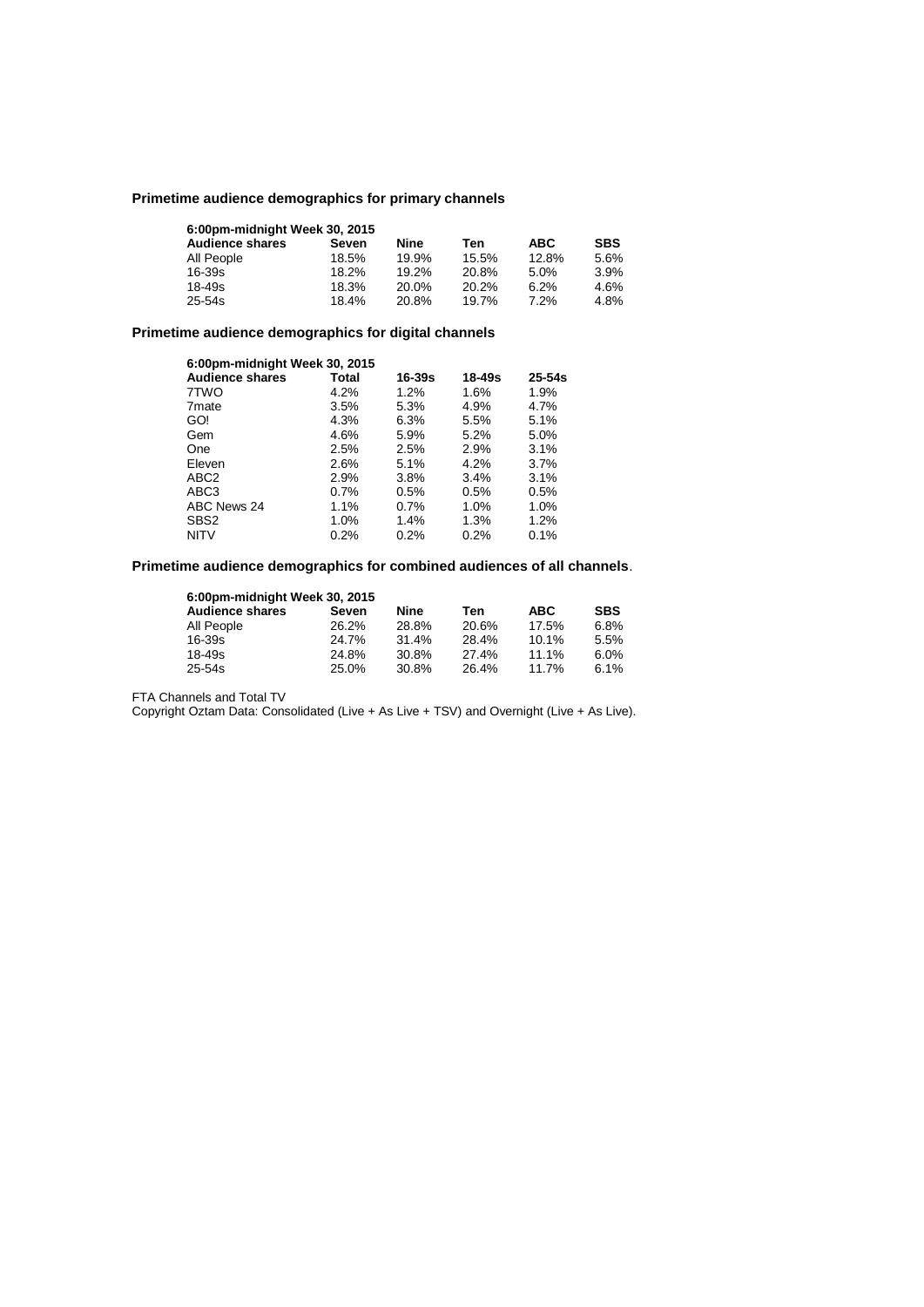#### **Primetime Programming Analysis**

### **Sunday**

• Seven scores in the most-watched programmes:

| <b>All People</b>      |    | $25-54s$               |    |
|------------------------|----|------------------------|----|
| Seven News             | #3 | Seven News             | #4 |
| Dancing with the Stars | #6 | Dancing with the Stars | #9 |
|                        |    |                        |    |
| 16-39s                 |    | $18 - 49s$             |    |
| Seven News             | #4 | Seven News             | #4 |

- **Seven News** (1.302 million).
- **Dancing with the Stars** (0.778 million) peaks at 1.003 million and ranks in Sunday's top ten most-watched programmes for total viewers, 16-39s, 18-49s and 25-54s.

## **Monday**

- Seven wins in breakfast television. Sunrise leads Today.
- Seven wins in morning television. The Morning Show is up 34% on Mornings.
- Seven scores in the most-watched programmes:

| <b>All People</b><br>House Rules - Winner<br>House Rules - Final<br>Seven News<br>Seven News - Today Tonight | #3<br>#6<br>#8<br>#9 | $25 - 54s$<br>House Rules - Winner<br>House Rules - Final | #3<br>#4 |
|--------------------------------------------------------------------------------------------------------------|----------------------|-----------------------------------------------------------|----------|
| 16-39s<br>House Rules - Winner<br>House Rules - Final<br>Home and Away                                       | #3<br>#5<br>#10      | 18-49s<br>House Rules - Winner<br>House Rules - Final     | #3<br>#4 |

- **House Rules – Final** (1.097 million) peaks at 1.377 million and ranks in Monday's top ten most-watched programmes for total viewers, 16-39s, 18-49s and 25-54s.
- **House Rules – Winner** (1.295 million) peaks at 1.438 million and wins in total viewers, 16-39s, 18-49s and 25-54s – 32 share in total viewers, 30 share in 16-39s, 31 share in 18-49s and 30 share in 25-54s.

#### **Tuesday**

- Seven wins in morning television. The Morning Show leads Mornings.
- Seven wins in primetime on digital channels.
	- 7TWO is the most-watched digital channel for total viewers.
	- 7mate is the most-watched digital channel for 16-39s, 18-49s and 25-54s.
- Seven scores in the most-watched programmes:

| <b>All People</b><br>Seven News<br>Seven News - Today Tonight<br>Home and Away | #5<br>#7<br>#9 | $25 - 54s$<br>Home and Away<br>Seven News                | #8<br>#9 |
|--------------------------------------------------------------------------------|----------------|----------------------------------------------------------|----------|
| $16 - 39s$<br>Home and Away<br><b>Winners and Losers</b>                       | #4<br>#6       | $18 - 49s$<br>Home and Away<br><b>Winners and Losers</b> | #7<br>#8 |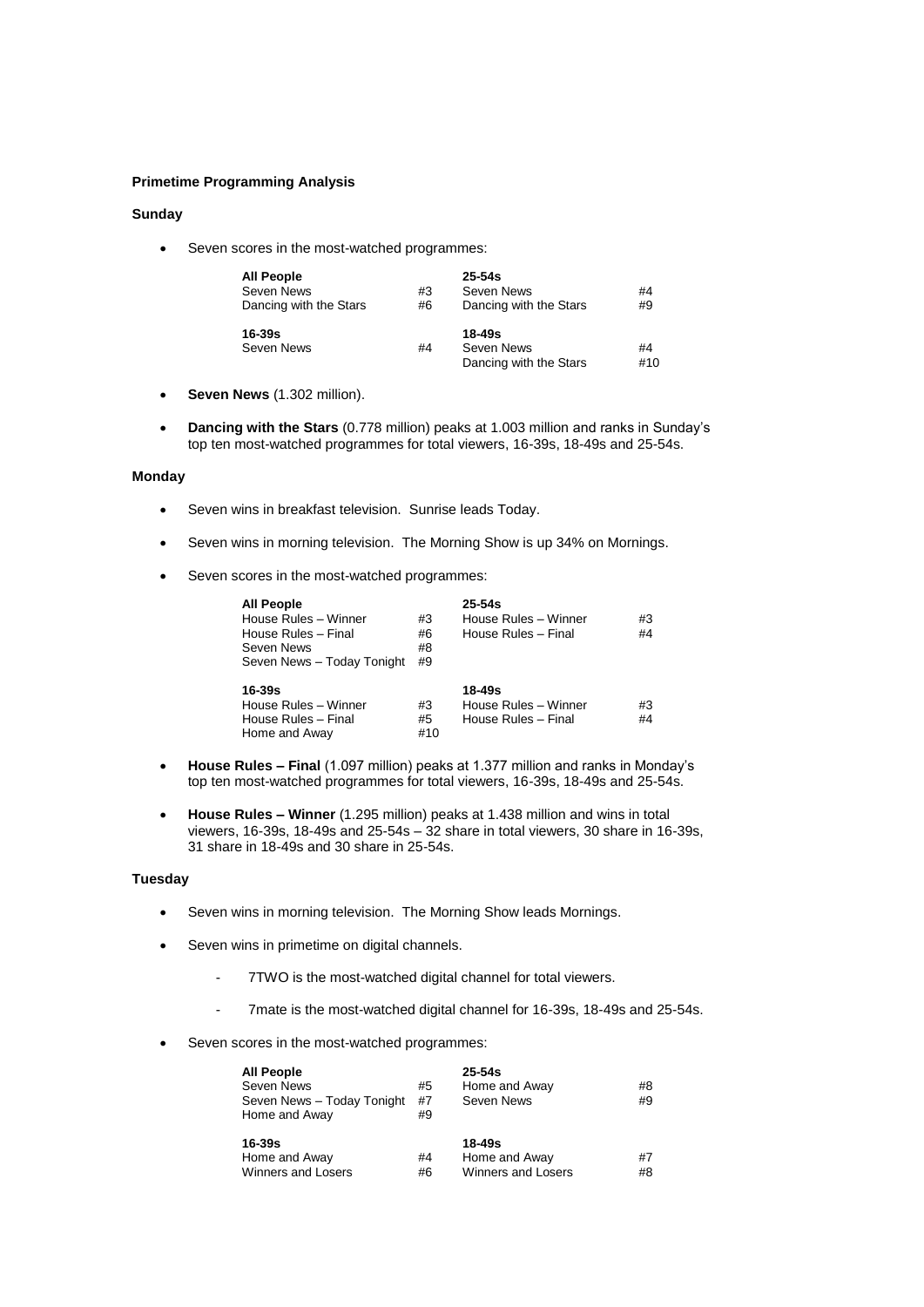#### **Wednesday**

- Seven wins in primetime on combined audiences.
	- Seven + 7TWO + 7mate is number one for total viewers on the combined audiences of all channels.
- Seven wins in breakfast television. Sunrise leads Today.
- Seven wins in morning television. The Morning Show is up 30% on Mornings.
- Seven scores in the most-watched programmes:

| All People                 |     | $25 - 54s$             |     |
|----------------------------|-----|------------------------|-----|
| Seven News                 | #5  | <b>Highway Patrol</b>  | #6  |
| Seven News - Today Tonight | #6  | <b>Border Security</b> | #7  |
| Home and Away              | #9  | Home and Away          | #8  |
| <b>Border Security</b>     | #10 | <b>Criminal Minds</b>  | #10 |
| 16-39s                     |     | 18-49s                 |     |
| Home and Away              | #3  | Home and Away          | #4  |
| <b>Border Security</b>     | #4  | <b>Border Security</b> | #8  |
| Highway Patrol             | #7  | <b>Highway Patrol</b>  | #9  |

## **Thursday**

- Seven wins in breakfast television. Sunrise leads Today.
- Seven wins in morning television. The Morning Show leads Mornings.
- Seven wins in primetime on digital channels.
	- 7TWO is the most-watched digital channel for total viewers.
	- 7mate is the most-watched digital channel for 16-39s, 18-49s and 25-54s.

### **Friday**

- Seven wins in primetime on primary channels.
	- Seven is number 1 for total viewers, 16-39s, 18-49s and 25-54s.
	- Seven is up 4% on Nine and up 76% on Ten in total viewers.
	- Seven is up 8% on Nine and up 48% on Ten in 16-39s. Seven is up 10% on Nine and up 46% on Ten in 18-49s. Seven is up 5% on Nine and up 44% on Ten in 25-54s.
- Seven wins in primetime on combined audiences.
	- Seven + 7TWO + 7mate is number one for total viewers on the combined audiences of all channels.
	- Seven + 7TWO + 7mate is up 4% on Nine + Go + Gem and up 80% on Ten + One + Eleven in total viewers.
- Seven wins in breakfast television. Sunrise is up 7% on Today.
- Seven wins in morning television. The Morning Show is up 46% on Mornings.
- **AFL on Seven: Friday Night Football** delivers in total viewers, 16-39s, 18-49s and 25-54s across its primetime broadcast markets on Seven – 25 share in total viewers, 30 share in 16-39s, 29 share in 18-49s and 29 share in 25-54s.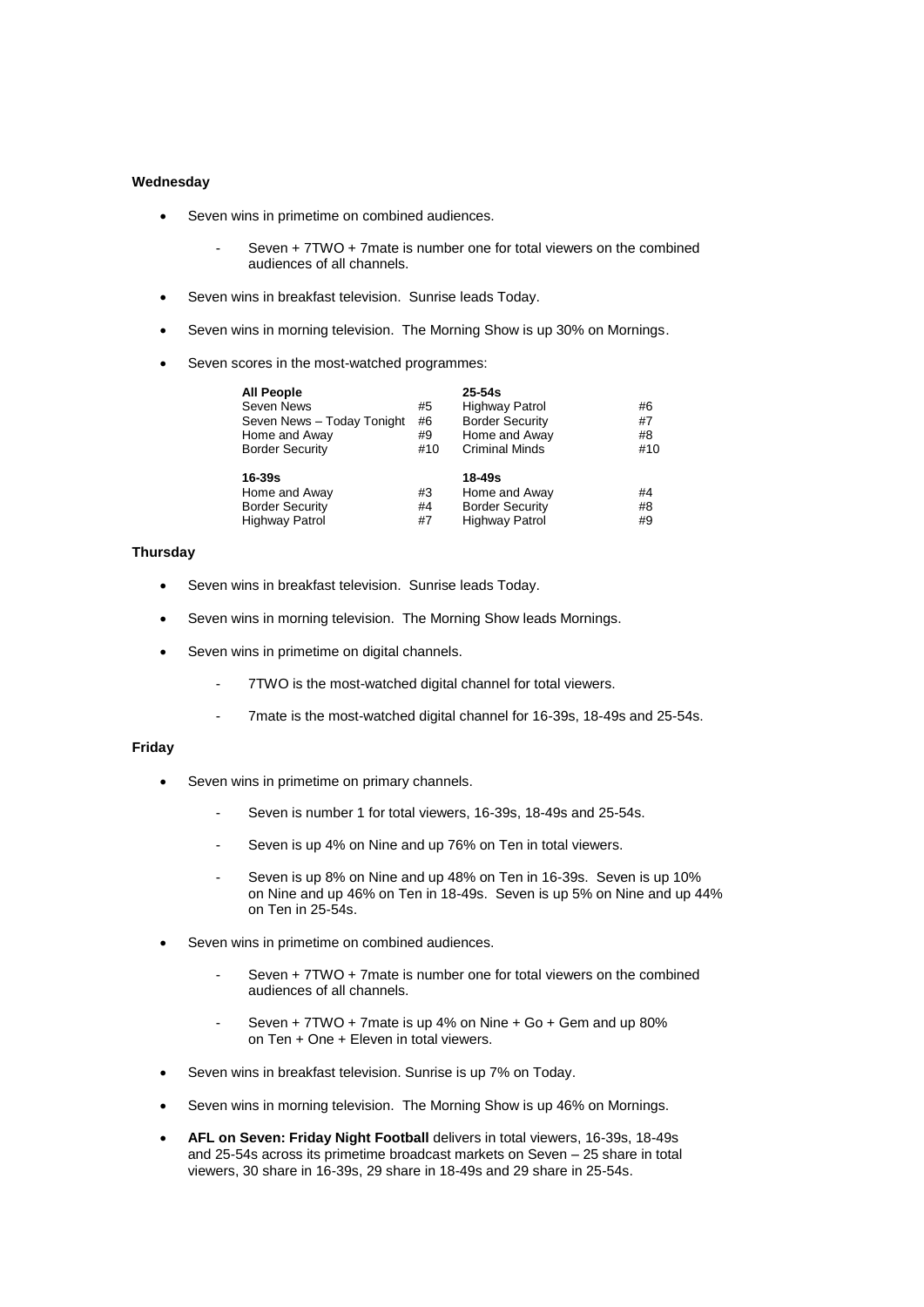#### **Saturday**

- Seven wins in news.
- Seven wins in primetime on primary channels.
	- Seven is number 1 for total viewers, 16-39s, 18-49s and 25-54s.
	- Seven is up 57% on Nine and up 46% on Ten in total viewers.
	- Seven is up 57% on Nine and up 59% on Ten in 16-39s. Seven is up 66% on Nine and up 35% on Ten in 18-49s. Seven is up 62% on Nine and up 29% on Ten in 25-54s.
- Seven wins in primetime on combined audiences.
	- Seven + 7TWO + 7mate is number one for total viewers, 16-39s, 18-49s and 25- 54s on the combined audiences of all channels.
	- Seven (Seven + 7TWO + 7mate) is up 29% on Nine (Nine + Go + Gem) and up42% on Ten (Ten + One + Eleven) in total viewers.
	- Seven is up 22% on Nine and up 34% on Ten in 16-39s. Seven is up 32% on Nine and up 25% on Ten in 18-49s. Seven is up 33% on Nine and up 22% on Ten in 25-54s.
- Seven wins in breakfast television. Weekend Sunrise is up 13% on Weekend Today across 7:00-10:00am
- Seven scores in the most-watched programmes:

| <b>All People</b><br>Seven News<br>AFL on Seven: Afternoon                                                                 | #1<br>#10                  | $25 - 54s$<br>Seven News<br>AFL on Seven: Afternoon<br>AFL on Seven<br>AFL on Seven: Pre-Match                         | #1<br>#5<br>#7<br>#8       |
|----------------------------------------------------------------------------------------------------------------------------|----------------------------|------------------------------------------------------------------------------------------------------------------------|----------------------------|
| $16 - 39s$<br>Seven News<br>AFL on Seven: Afternoon<br>AFL on Seven<br>AFL on Seven: Post-Match<br>AFL on Seven: Pre-Match | #1<br>#4<br>#5<br>#8<br>#9 | 18-49s<br>Seven News<br>AFL on Seven: Afternoon<br>AFL on Seven<br>AFL on Seven: Pre-Match<br>AFL on Seven: Post-Match | #1<br>#4<br>#5<br>#7<br>#8 |

- **Seven News** (1.003 million). Seven News wins network up 164,000 viewers on Nine News, a 20% audience advantage.
- **AFL on Seven: Saturday Night Football** delivers in total viewers, 16-39s, 18-49s and 25-54s across its primetime broadcast markets on Seven – 28 share in total viewers, 31 share in 16-39s, 32 share in 18-49s and 31 share in 25-54s.